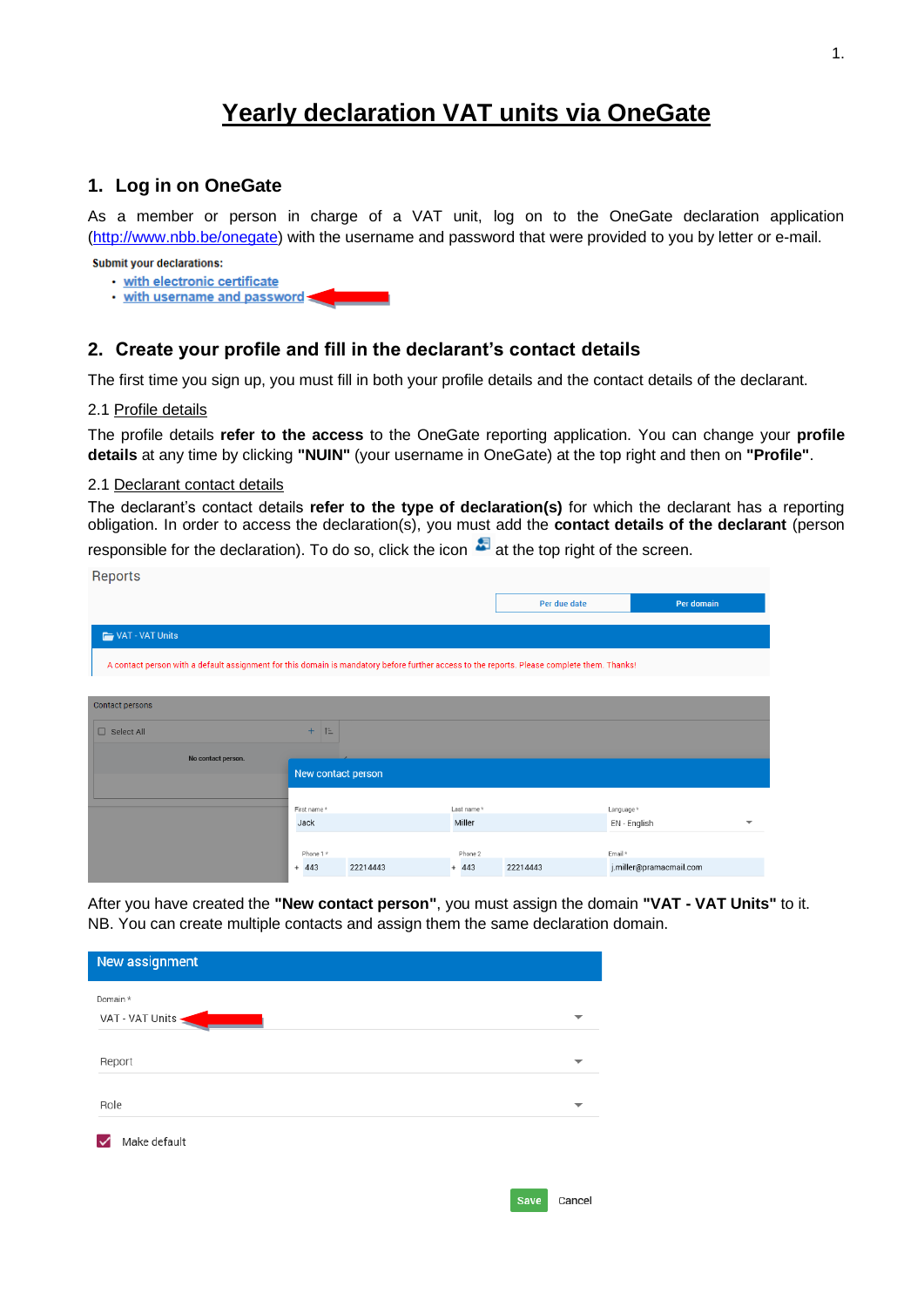# **3. Filing a declaration**

# **Step 1: Navigate to the declaration**

Go to the menu and click on **"Home"** or **"Reports"**. Choose the **"Reports by Domain"** view and then click on:

- − "VAT VAT Units",
- − "Yearly declaration VAT-units" and
- the year to which the VAT data you are going to fill in relates.

You will then be taken to the overview below:

| Home    | <b>Reports</b>                                     | Uploads |  | Messages 24                                                 | Help              |                                         |                         |                       |                    |                           |                           |  |
|---------|----------------------------------------------------|---------|--|-------------------------------------------------------------|-------------------|-----------------------------------------|-------------------------|-----------------------|--------------------|---------------------------|---------------------------|--|
| Reports |                                                    |         |  | VAT -VAT Units ) VAT -Yearly declaration VAT-units 2 > 2019 |                   |                                         |                         |                       |                    |                           |                           |  |
|         | Forms - 2019                                       |         |  |                                                             |                   |                                         |                         |                       |                    |                           |                           |  |
| Search  |                                                    |         |  |                                                             |                   |                                         |                         |                       | $\mathsf Q$        |                           |                           |  |
|         | Close and send                                     |         |  | $\theta$ Reopen / View / Validate                           | Validation report | <sup>[4]</sup> Import CSV               | r <sup>î</sup> า Export | <b>B</b> Download PDF | $\odot$ Initialize | Set to Nihil              | ☆ Set to Not Reported     |  |
|         | Select at least one form to perform an action.     |         |  |                                                             |                   |                                         |                         |                       |                    |                           |                           |  |
|         | Name                                               |         |  |                                                             |                   | Due for<br>Code                         |                         | <b>Last updated</b>   |                    | <b>Status</b>             |                           |  |
|         | Yearly declaration VAT-units (to complete)         |         |  |                                                             |                   |                                         | <b>DISTRIBUTION</b>     |                       |                    |                           | 11 days ago<br>17.02.2020 |  |
| □       | Members of VAT Unit (for your information)         |         |  |                                                             |                   | <b>ENTITIES</b>                         |                         |                       |                    | 18 days ago<br>10.02.2020 | <b>Closed - OK</b>        |  |
| □       | Checktotals VAT declaration (for your information) |         |  |                                                             |                   | 18 days ago<br>AGGREGATES<br>10.02.2020 |                         |                       |                    | Closed - OK               |                           |  |

## Here you see 3 forms:

- 1. Yearly declaration VAT-units (to complete)
- 2. Members of VAT Unit (for your information)
- 3. Checktotals VAT declaration (for your information)

Only the first form has to be filled in by you. The other two forms have been filled in by us beforehand for verification.

# **Step 2: Complete the declaration**

You can fill in the declaration in 2 ways: manually or via a CSV file.

1st way: Enter the data manually

Click on **"Yearly declaration VAT-units (to complete)"**. You will then be taken to the **"Record form for members of VAT Unit"** where you manually enter the data per VAT unit member.

| Record form for members of VAT Unit <b>o</b><br><b>Save</b> |               |               |               |               |               |               |               |               | Quit          |                          |
|-------------------------------------------------------------|---------------|---------------|---------------|---------------|---------------|---------------|---------------|---------------|---------------|--------------------------|
| <b>member of VAT Unit</b>                                   | <b>box 44</b> | <b>box 47</b> | <b>box 87</b> | <b>box 88</b> | <b>box 56</b> | <b>box 46</b> | <b>box 48</b> | <b>box 84</b> | <b>box 85</b> | <b>box 86</b>            |
| 0123456781                                                  | 7 500         |               |               |               |               |               |               |               | 41 185        |                          |
| 0123456782                                                  |               | 3500          |               | 17450         |               | 4 500         |               |               |               | 225 365                  |
| 0123456783                                                  |               |               |               |               |               |               | 7 200         |               | 4500          |                          |
| 0123456784                                                  |               | 33            |               |               |               |               |               |               | 30 000        |                          |
| <b>Total</b>                                                | 7500          | 3533          |               | 17450         | n             | 4500          | 7 200         |               | 75 685        | 225 365                  |
| 5 of 5 rows.                                                |               |               |               |               |               |               |               |               |               | $\overline{\phantom{a}}$ |

### 2nd way: Import the data via a CSV file

Tick the form **"Yearly declaration VAT-units (to complete)"** and click on  $\frac{E}{2}$  Import CSV

The **correct layout** of your CSV file is: *[KBO-nr member];[grid 44];[grid 47];[grid 87];[grid 88];[grid 56];[grid 46];[grid 48];[grid 84];[grid 85];[grid 86]*



Do **not use spaces or dots** between the semicolons.

**Example** of a record: *0123456782;0;3500;0;17450;0;4500;0;0;0;225365*